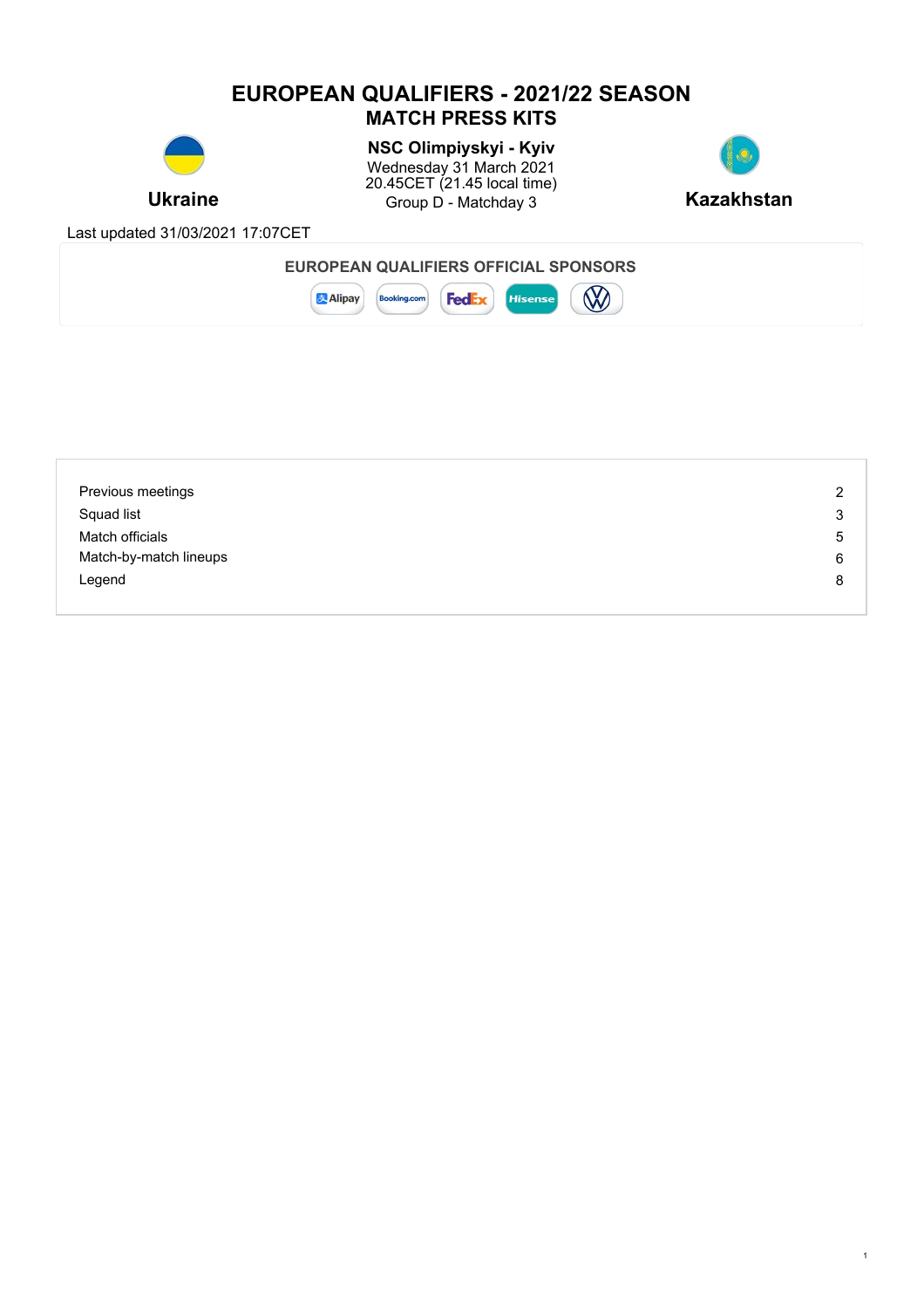# **Previous meetings**

# **Head to Head**

## **FIFA World Cup**

| <b>Date</b> | <b>Stage</b> | reached Match                           | <b>Result</b> | <b>Venue</b> | <b>Goalscorers</b>                                  |
|-------------|--------------|-----------------------------------------|---------------|--------------|-----------------------------------------------------|
|             |              | 10/06/2009 QR (GS) Ukraine - Kazakhstan | $2 - 1$       | Kyiv         | Nazarenko 32, 47;<br>Nuserbayev 18                  |
|             |              | 10/09/2008 QR (GS) Kazakhstan - Ukraine | $1 - 3$       | Almaty       | Ostapenko 70;<br>Nazarenko 45, 80,<br>Shevchenko 53 |

## **FIFA World Cup**

| <b>Date</b> | <b>Stage</b> | reached Match                           | <b>Result</b> | <b>Venue</b> | <b>Goalscorers</b>                   |
|-------------|--------------|-----------------------------------------|---------------|--------------|--------------------------------------|
|             |              | 04/06/2005 QR (GS) Ukraine - Kazakhstan | $2 - 0$       | Kyiv         | Shevchenko 18,<br>Avdeev 83 (og)     |
|             |              | 08/09/2004 QR (GS) Kazakhstan - Ukraine | $1 - 2$       | Almaty       | Karpovich 35; Bielik<br>14, Rotan 90 |

|              | Qualifying   | Final<br><b>Total</b><br>tournament                                     |
|--------------|--------------|-------------------------------------------------------------------------|
|              | Home<br>Away |                                                                         |
|              |              | PId W D L PId W D L PId W D L PId W D L PId W D L GF GA                 |
| <b>Total</b> |              |                                                                         |
| Ukraine      |              | $2$   2   0   0   2   2   0   0   -   -   -   -   4   4   0   0   9   3 |
| Kazakhstan   |              | $2   0   0   2   2   0   0   2   -   -   -   -   4   0   0   4   3   9$ |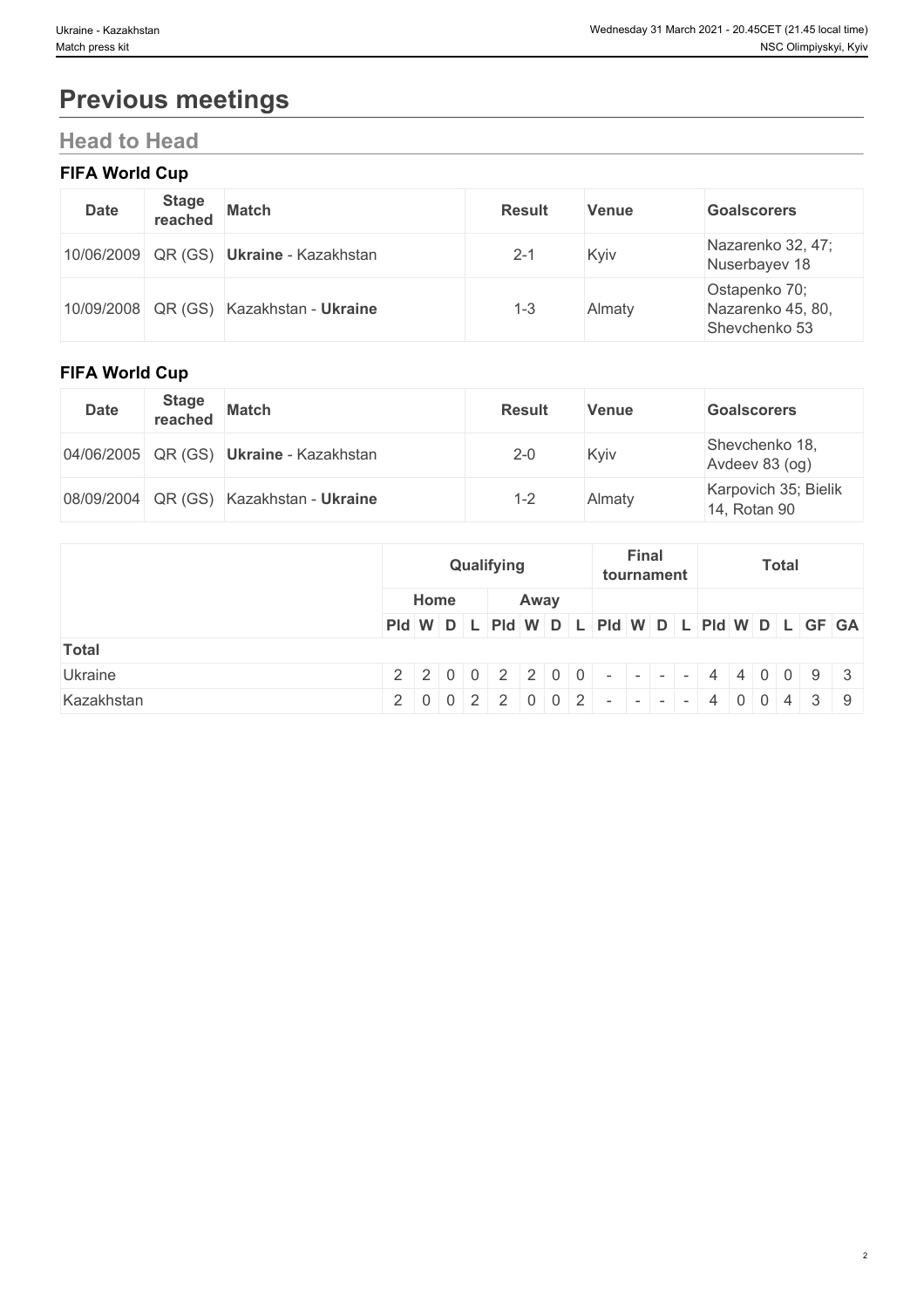# **Squad list**

#### **Ukraine**

|                          |                         |               |     |                     |                          |                     | <b>Current season</b> |                     |                |  |
|--------------------------|-------------------------|---------------|-----|---------------------|--------------------------|---------------------|-----------------------|---------------------|----------------|--|
|                          |                         |               |     |                     |                          |                     | Qual.                 | FT.                 |                |  |
|                          | No. Player              | <b>DoB</b>    | Age | Club                |                          | D Pld Gls Pld Gls   |                       |                     |                |  |
|                          | <b>Goalkeepers</b>      |               |     |                     |                          |                     |                       |                     |                |  |
|                          | <b>Andriy Pyatov</b>    | 28/06/1984 36 |     | Shakhtar<br>Donetsk | $\equiv$                 | $\mathsf{O}\xspace$ | 0                     | $\overline{0}$      | $\overline{0}$ |  |
|                          | Georgiy Bushchan        | 31/05/1994 26 |     | Dynamo<br>Kyiv      | $\star$                  | $\overline{2}$      | $\mathsf{O}\xspace$   | $\mathbf 0$         | $\overline{0}$ |  |
|                          | Anatolii Trubin         | 01/08/2001 19 |     | Shakhtar<br>Donetsk | $\bar{a}$                | $\mathsf{O}\xspace$ | $\mathsf{O}\xspace$   | $\overline{0}$      | $\overline{0}$ |  |
|                          | <b>Defenders</b>        |               |     |                     |                          |                     |                       |                     |                |  |
|                          | Serhiy Kryvtsov         | 15/03/1991 30 |     | Shakhtar<br>Donetsk | $\equiv$                 |                     | $\mathsf{O}\xspace$   | $\mathsf{O}$        | $\mathbf 0$    |  |
|                          | <b>Eduard Sobol</b>     | 20/04/1995    | 25  | Club Brugge         |                          |                     | 0                     | $\mathbf 0$         | $\overline{0}$ |  |
|                          | Oleksandr Zinchenko     | 15/12/1996 24 |     | Man. City           | $\overline{\phantom{a}}$ | $\sqrt{2}$          | 0                     | $\boldsymbol{0}$    | $\overline{0}$ |  |
|                          | Mykola Matviyenko       | 02/05/1996 24 |     | Shakhtar<br>Donetsk | $\star$                  | $\sqrt{2}$          | $\boldsymbol{0}$      | $\mathbf 0$         | $\overline{0}$ |  |
|                          | Oleksandr Tymchyk       | 20/01/1997 24 |     | Dynamo<br>Kyiv      | $\bar{\phantom{a}}$      | $\mathsf{O}\xspace$ | $\mathsf{O}\xspace$   | $\mathsf{O}\xspace$ | $\overline{0}$ |  |
|                          | Oleksandr Syrota        | 11/06/2000 20 |     | Dynamo<br>Kyiv      | $\bar{a}$                | $\mathsf{O}\xspace$ | $\mathbf 0$           | $\mathbf 0$         | $\overline{0}$ |  |
|                          | - Illia Zabarnyi        | 01/09/2002 18 |     | Dynamo<br>Kyiv      | $\overline{\phantom{a}}$ | $\sqrt{2}$          | $\mathsf{O}\xspace$   | $\mathbf 0$         | $\overline{0}$ |  |
|                          | <b>Midfielders</b>      |               |     |                     |                          |                     |                       |                     |                |  |
|                          | Oleksandr Karavaev      | 02/06/1992 28 |     | Dynamo<br>Kyiv      | $\mathbb{Z}^2$           | $\sqrt{2}$          | $\mathsf{O}\xspace$   | $\mathbf 0$         | $\overline{0}$ |  |
| $\overline{\phantom{a}}$ | Serhiy Sydorchuk        | 02/05/1991    | 29  | Dynamo<br>Kyiv      | $\bar{\phantom{a}}$      | $\mathbf{1}$        | $\mathbf{1}$          | $\overline{0}$      | $\overline{0}$ |  |
|                          | Ruslan Malinovskyi      | 04/05/1993    | 27  | Atalanta            | $\bar{\phantom{a}}$      | $\sqrt{2}$          | $\mathsf{O}\xspace$   | $\mathsf{O}\xspace$ | $\overline{0}$ |  |
|                          | <b>Marlos</b>           | 07/06/1988    | 32  | Shakhtar<br>Donetsk | $\overline{\phantom{a}}$ | $\mathbf 1$         | $\boldsymbol{0}$      | $\overline{0}$      | $\overline{0}$ |  |
|                          | <b>Viktor Kovalenko</b> | 14/02/1996 25 |     | Atalanta            | $\equiv$                 | $\overline{2}$      | $\boldsymbol{0}$      | $\mathbf 0$         | $\overline{0}$ |  |
|                          | Yevhen Makarenko        | 21/05/1991    | 29  | Kortrijk            |                          | 1                   | 0                     | 0                   | $\overline{0}$ |  |
|                          | Oleksandr Zubkov        | 03/08/1996    | 24  | Ferencváros         |                          | $\overline{2}$      | 0                     | $\boldsymbol{0}$    | $\overline{0}$ |  |
|                          | Bogdan Mykhaylichenko   | 21/03/1997 24 |     | Anderlecht          |                          | $\overline{0}$      | 0                     | $\boldsymbol{0}$    | $\overline{0}$ |  |
|                          | - Volodymyr Shepeliev   | 01/06/1997 23 |     | Dynamo<br>Kyiv      | $\equiv$                 | $\mathsf{O}\xspace$ | $\boldsymbol{0}$      | $\overline{0}$      | $\overline{0}$ |  |
|                          | Mykola Shaparenko       | 04/10/1998 22 |     | Dynamo<br>Kyiv      | $\overline{\phantom{a}}$ | $\mathbf 1$         | $\mathsf{0}$          | $\overline{0}$      | $\overline{0}$ |  |
|                          | <b>Forwards</b>         |               |     |                     |                          |                     |                       |                     |                |  |
|                          | Júnior Moraes           | 04/04/1987 33 |     | Shakhtar<br>Donetsk | $\overline{\phantom{a}}$ | $\sqrt{2}$          | -1                    | $\overline{0}$      | $\overline{0}$ |  |
|                          | Roman Yaremchuk         | 27/11/1995 25 |     | Gent                | $\overline{\phantom{a}}$ | $\overline{2}$      | $\mathsf{O}$          | $\overline{0}$      | $\overline{0}$ |  |
| $\overline{\phantom{a}}$ | Artem Dovbyk            | 21/06/1997 23 |     | Midtjylland         | $\overline{\phantom{a}}$ | $\overline{0}$      | $\overline{0}$        | $\overline{0}$      | $\overline{0}$ |  |
| Coach                    |                         |               |     |                     |                          |                     |                       |                     |                |  |
|                          | Andriy Shevchenko       | 29/09/1976 44 |     |                     | $\sim$                   | $\overline{2}$      | $\overline{0}$        | $\overline{0}$      | $\overline{0}$ |  |
|                          |                         |               |     |                     |                          |                     |                       |                     |                |  |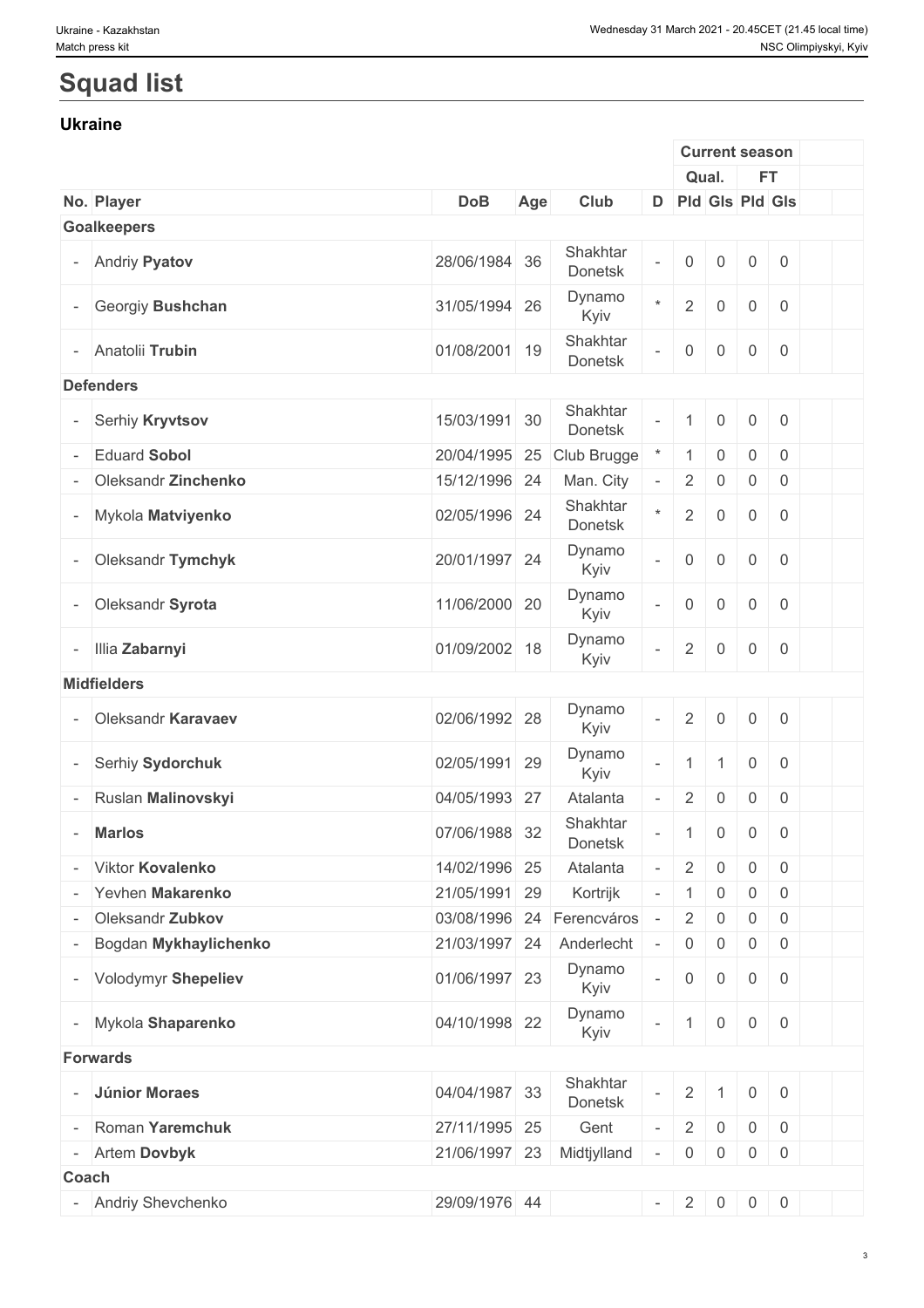| <b>Kazakhstan</b>        |               |     |                            |                          |                |                       |                |            |                |  |
|--------------------------|---------------|-----|----------------------------|--------------------------|----------------|-----------------------|----------------|------------|----------------|--|
|                          |               |     |                            |                          |                | <b>Current season</b> |                |            |                |  |
|                          |               |     |                            |                          |                | Qual.                 |                | <b>FT</b>  |                |  |
| No. Player               | <b>DoB</b>    | Age | Club                       |                          |                | D Pld Gls Pld Gls     |                |            |                |  |
| <b>Goalkeepers</b>       |               |     |                            |                          |                |                       |                |            |                |  |
| <b>Stas Pokatilov</b>    | 08/12/1992 28 |     | Kairat                     | $\overline{\phantom{a}}$ | $\overline{0}$ | $\mathsf{O}\xspace$   | $\mathsf 0$    |            | $\mathbf 0$    |  |
| Mukhammejan Seisen       | 14/02/1999 22 |     | Taraz                      | $\overline{\phantom{a}}$ | $\mathbf 0$    | $\mathsf{O}\xspace$   | $\mathbf 0$    |            | $\mathbf 0$    |  |
| Bekkhan Shaizada         | 28/02/1998 23 |     | Ordabasy                   | $\overline{\phantom{a}}$ | $\overline{0}$ | $\mathsf{0}$          | $\mathsf{O}$   |            | $\mathbf 0$    |  |
| <b>Defenders</b>         |               |     |                            |                          |                |                       |                |            |                |  |
| Yan Vorogovskiy          | 07/08/1996 24 |     | Beerschot                  | $\overline{\phantom{a}}$ | $\overline{1}$ | $\boldsymbol{0}$      | $\mathsf{O}$   |            | $\mathbf 0$    |  |
| Olzhas Kerimzhanov       | 16/05/1989 31 |     | Turan                      | $\sim$                   | $\overline{0}$ | $\mathbb O$           | $\overline{0}$ |            | $\mathbf 0$    |  |
| Sergei Maliy             | 05/06/1990 30 |     | Tobol                      | $\sim$                   | $\overline{1}$ | $\boldsymbol{0}$      | $\mathbf 0$    |            | $\mathbf 0$    |  |
| <b>Timur Rudoselskiy</b> | 21/12/1994 26 |     | Lori                       | $\overline{\phantom{a}}$ | $\mathbf 0$    | $\mathsf 0$           | $\mathbf 0$    |            | $\mathbf 0$    |  |
| - Aibol Abiken           | 01/06/1996 24 |     | Kairat                     | $\sim$                   | $\overline{0}$ | $\mathsf{O}$          | $\mathbf 0$    |            | $\mathbf 0$    |  |
| <b>Ruslan Valiullin</b>  | 09/09/1994 26 |     | Tobol                      | $\sim$                   | $\overline{1}$ | $\mathsf{0}$          | $\mathbf 0$    |            | $\mathbf 0$    |  |
| Nuraly Alip              | 22/12/1999 21 |     | Kairat                     | $\overline{\phantom{a}}$ | $\overline{1}$ | $\mathsf{O}\xspace$   | $\mathsf{O}$   |            | $\mathbf 0$    |  |
| Alexandr Marochkin       | 14/07/1990 30 |     | Tobol                      | $\sim$                   | $\mathbf 0$    | $\overline{0}$        | $\overline{0}$ |            | $\overline{0}$ |  |
| <b>Marat Bystrov</b>     | 19/06/1992 28 |     | Akhmat                     | $\overline{\phantom{a}}$ | $\overline{1}$ | $\mathsf 0$           | $\overline{0}$ |            | $\overline{0}$ |  |
| Daniyar Ussenov          | 18/02/2001 20 |     | Kairat                     | $\overline{\phantom{a}}$ | $\overline{0}$ | $\mathsf{0}$          | $\overline{0}$ |            | $\mathbf 0$    |  |
| <b>Maxim Samorodov</b>   | 29/06/2002 18 |     | Aktobe                     | $\overline{\phantom{a}}$ | $\overline{1}$ | $\boldsymbol{0}$      | 0              |            | $\mathbf 0$    |  |
| <b>Midfielders</b>       |               |     |                            |                          |                |                       |                |            |                |  |
| - Azat Nurgaliyev        | 30/06/1986 34 |     | Tobol                      | $\sim$                   | -1             | $\boldsymbol{0}$      | $\overline{0}$ |            | $\overline{0}$ |  |
| Askhat Tagybergen        | 09/08/1990 30 |     | Tobol                      | $\overline{\phantom{a}}$ | $\overline{1}$ | $\mathsf{O}\xspace$   | $\mathbf 0$    |            | $\mathbf 0$    |  |
| Timur Dosmagambetov      | 01/05/1989 31 |     | Ordabasy                   | $\overline{\phantom{a}}$ | $\overline{0}$ | $\mathsf{O}$          | $\mathsf{O}$   |            | $\overline{0}$ |  |
| Serikzhan Muzhikov       | 17/06/1989 31 |     | Tobol                      | $\sim$                   | $\overline{1}$ | $\mathsf{O}\xspace$   | $\mathbf 0$    |            | $\mathbf 0$    |  |
| Yerkebulan Tunggyshbayev | 14/01/1995 26 |     | Ordabasy                   | $\overline{\phantom{a}}$ | $\overline{1}$ | $\mathsf{0}$          | $\mathbf 0$    |            | $\mathbf 0$    |  |
| Ramazan Orazov           | 30/01/1998 23 |     | Chayka<br>Peschanokopskoye |                          | $\overline{0}$ | 0                     | $\mathbf 0$    |            | $\overline{0}$ |  |
| <b>Elkhan Astanov</b>    | 21/05/2000 20 |     | Ordabasy                   |                          |                | $-$ 1000              |                |            |                |  |
| <b>Forwards</b>          |               |     |                            |                          |                |                       |                |            |                |  |
| <b>Abat Aimbetov</b>     | 07/08/1995 25 |     | Krylya Sovetov             | $\overline{\phantom{a}}$ | $\overline{0}$ | $\overline{0}$        | $\overline{0}$ |            | $\overline{0}$ |  |
| - Ramazan Karimov        | 05/07/1999 21 |     | Kaspiy                     |                          | $-$ 1          | $\overline{0}$        |                | $0 \mid 0$ |                |  |
| Coach                    |               |     |                            |                          |                |                       |                |            |                |  |
| - Talgat Baisufinov      | 04/09/1968 52 |     |                            |                          |                | $-$ 1 0 0 0           |                |            |                |  |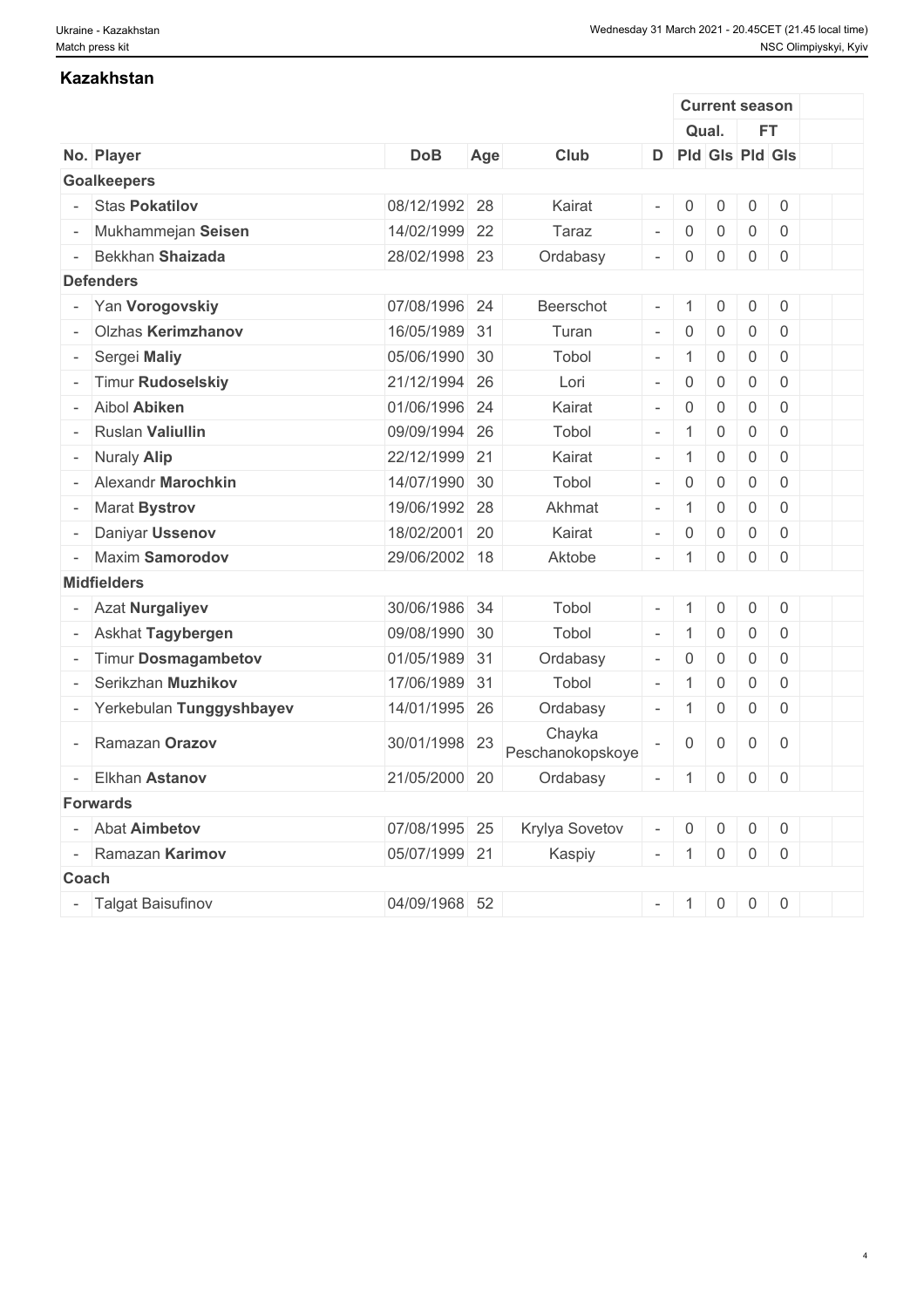# **Match officials**

| <b>Referee</b>               | Matej Jug (SVN)                       |  |
|------------------------------|---------------------------------------|--|
| <b>Assistant referees</b>    | Matej Žunič (SVN), Grega Kordež (SVN) |  |
| <b>Fourth official</b>       | Slavko Vinčić (SVN)                   |  |
| <b>UEFA Delegate</b>         | Vladimiras Buzmakovas (LTU)           |  |
| <b>UEFA Referee observer</b> | Dejan Filipovic (SRB)                 |  |
|                              |                                       |  |

### **Referee**

| Name      | Date of birth | <b>UEFA matches</b> |
|-----------|---------------|---------------------|
| Matej Jug | 25/09/1980    | $\cap$<br>◡▵        |

# **FIFA Wold Cup matches involving teams from the two countries involved in this match**

No such matches refereed

# **Other matches involving teams from either of the two countries involved in this match**

| <b>Date</b> | <b>Competition</b> | <b>Stage</b><br>reached | <b>Home Away</b>                 |                                   | <b>Result</b> | <b>Venue</b>  |
|-------------|--------------------|-------------------------|----------------------------------|-----------------------------------|---------------|---------------|
| 23/06/2007  | <b>UIC</b>         | R <sub>1</sub>          | FC Tobol Kostanay FC Zestafoni   |                                   | $3 - 0$       | Kostanay      |
| 26/09/2008  | U17                | QR                      |                                  | <b>Iceland Ukraine</b>            | $1 - 2$       | Reykjavik     |
| 14/03/2009  | <b>U17</b>         | <b>ELITE</b>            |                                  | Spain Kazakhstan                  | $2 - 1$       | La Nucía      |
| 17/03/2009  | U17                | <b>ELITE</b>            | Kazakhstan Belgium               |                                   | $0 - 5$       | La Nucía      |
| 26/08/2010  | UEL                | PO                      | FC Metalist Kharkiv Omonoia FC   |                                   | $2 - 2$       | Kharkiv       |
| 03/11/2011  | UEL                | GS                      | FC Metalist Kharkiv Malmö FF     |                                   | $3 - 1$       | Kharkiv       |
| 08/11/2012  | UEL                | GS                      | FC Metalist Kharkiv Rosenborg BK |                                   | $3 - 1$       | Kharkiv       |
| 10/10/2014  | <b>EURO</b>        | QR                      | Netherlands Kazakhstan           |                                   | $3 - 1$       | Amsterdam     |
| 25/02/2016  | UEL                | <b>R32</b>              |                                  | FC Schalke 04 FC Shakhtar Donetsk | $0 - 3$       | Gelsenkirchen |
| 22/02/2018  | UEL                | R32                     | FC Dynamo Kyiv AEK Athens FC     |                                   | $0-0$         | Kyiv          |
| 24/11/2020  | <b>UCL</b>         | GS                      | FC Dynamo Kyiv FC Barcelona      |                                   | $0 - 4$       | Kyiv          |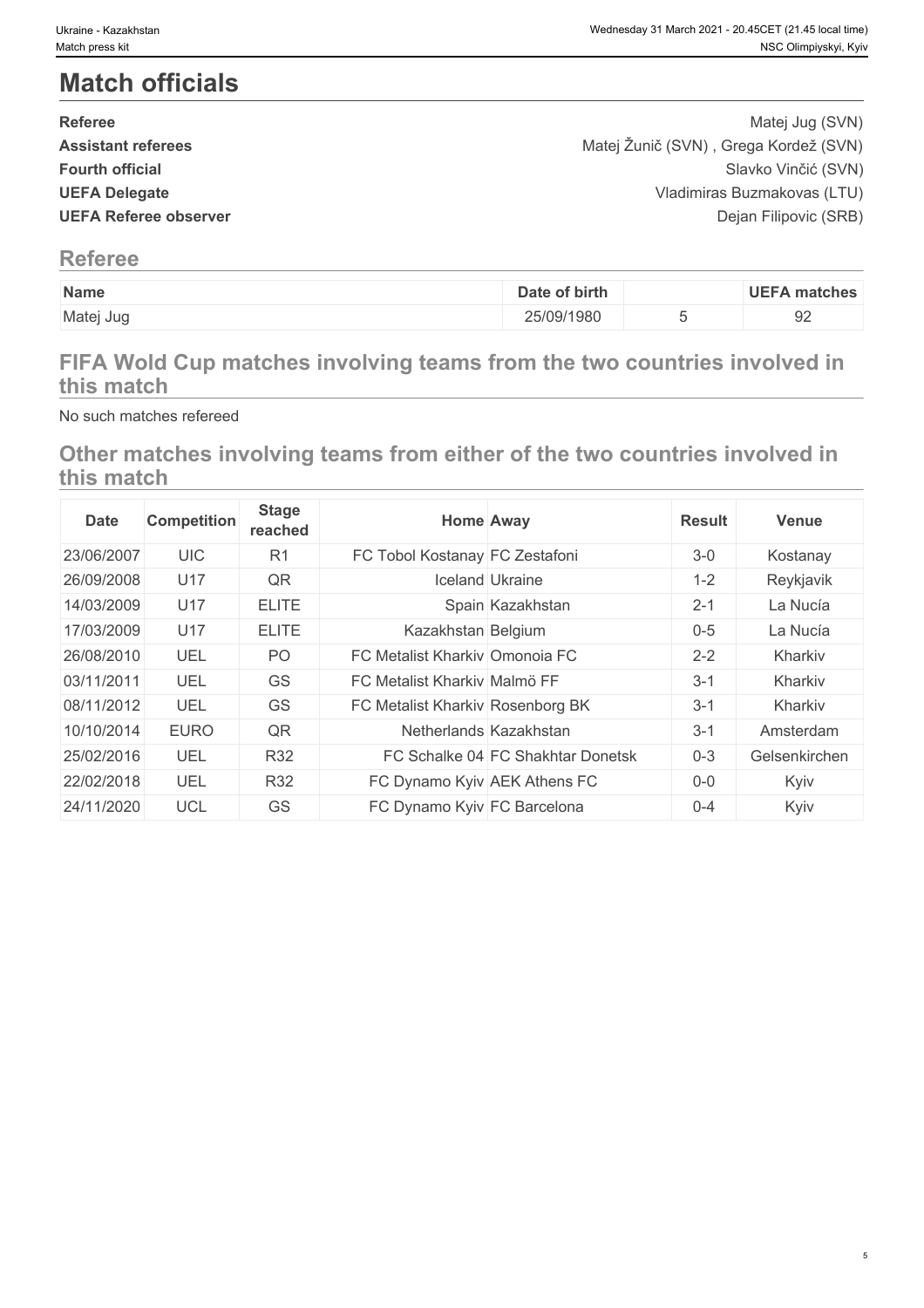# **Match-by-match lineups**

# **Ukraine**

### **FIFA World Cup - Qualifying round**

#### **Group D**

| <b>Team</b>            |  |  | Pid W D L GF GA Pts |                           |
|------------------------|--|--|---------------------|---------------------------|
| France                 |  |  |                     | 2 1 1 0 3 1 4             |
| Finland                |  |  |                     | 2020332                   |
| <b>Ukraine</b>         |  |  |                     | 2 0 2 0 2 2 2             |
| Bosnia and Herzegovina |  |  |                     | 1   0   1   0   2   2   1 |
| Kazakhstan             |  |  | 100101020           |                           |

#### **Matchday 1** (24/03/2021)

#### **France 1-1 Ukraine**

**Goals:** 1-0 Griezmann 19, 1-1 Sydorchuk 57 **Ukraine:** Bushchan, Zabarnyi, Kryvtsov, Sydorchuk (79 Kovalenko), Shaparenko (86 Zubkov), Malinovskyi, Yaremchuk (72 Júnior Moraes), Mykolenko, Zinchenko, Karavaev, Matviyenko

#### **Matchday 2** (28/03/2021)

**Ukraine 1-1 Finland Goals:** 1-0 Júnior Moraes 80, 1-1 Pukki 89 (P) **Ukraine:** Bushchan, Sobol, Zabarnyi, Malinovskyi, Yaremchuk (68 Júnior Moraes), Zubkov (58 Marlos), Mykolenko, Zinchenko, Makarenko (78 Kovalenko), Karavaev, Matviyenko

#### **Matchday 3** (31/03/2021)

Ukraine-Kazakhstan

#### **Matchday 4** (01/09/2021)

Kazakhstan-Ukraine

#### **Matchday 5** (04/09/2021)

Ukraine-France

**Matchday 7** (09/10/2021) Finland-Ukraine

**Matchday 8** (12/10/2021) Ukraine-Bosnia and Herzegovina

### **Matchday 10** (16/11/2021)

Bosnia and Herzegovina-Ukraine

### **Kazakhstan**

#### **FIFA World Cup - Qualifying round**

**Matchday 2** (28/03/2021) **Kazakhstan 0-2 France Goals:** 0-1 Dembélé 19, 0-2 Maliy 44 (og) **Kazakhstan:** Mokin, Maliy, Alip, Yerlanov, Valiullin (83 Samorodov), Tagybergen, Muzhikov (65 Vorogovskiy), Nurgaliyev (83 Karimov), Vassiljev (88 Astanov), Fedin (65 Tunggyshbayev), Bystrov

### **Matchday 3** (31/03/2021)

Ukraine-Kazakhstan

#### **Matchday 4** (01/09/2021) Kazakhstan-Ukraine

**Matchday 5** (04/09/2021) Finland-Kazakhstan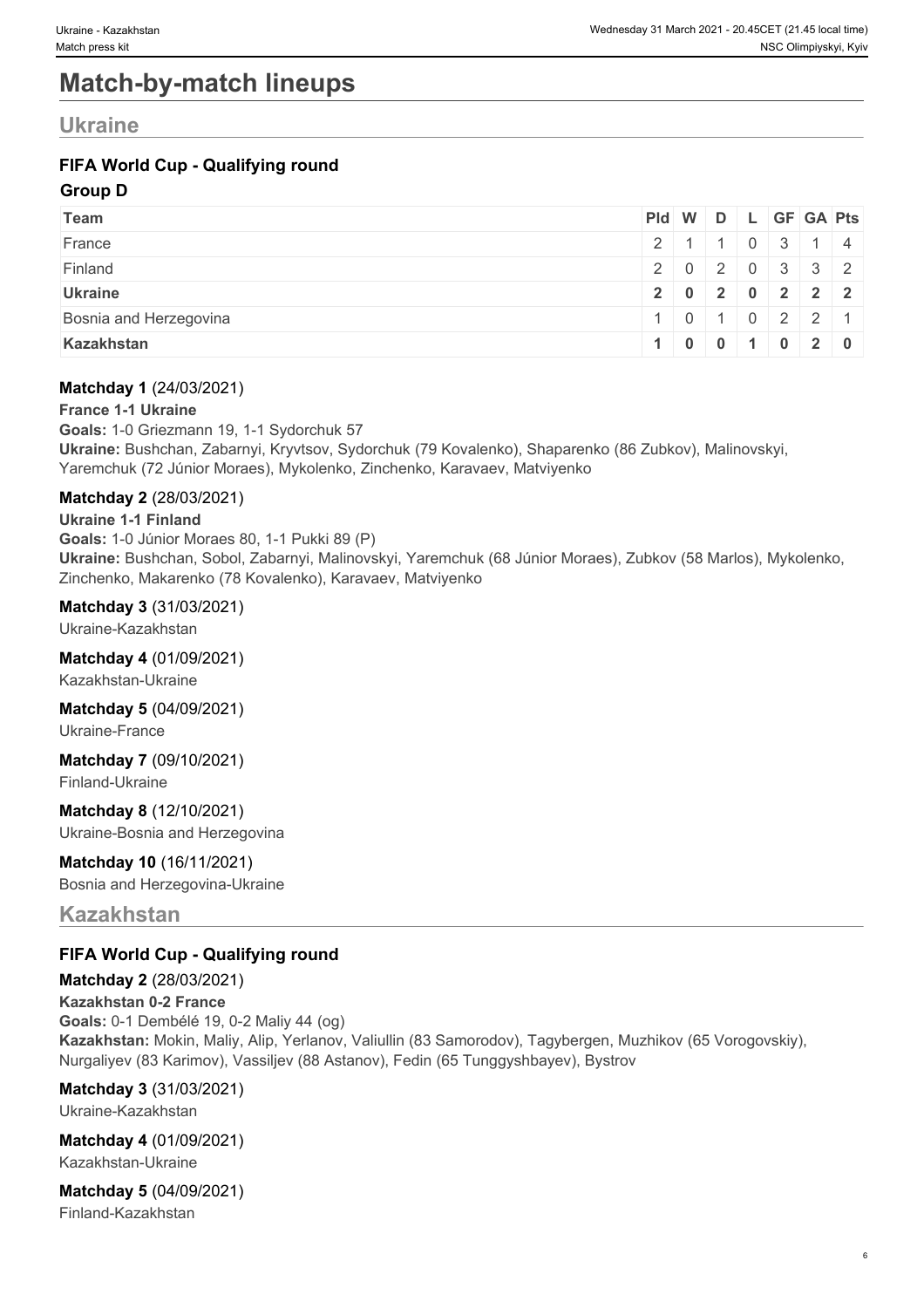**Matchday 6** (07/09/2021) Bosnia and Herzegovina-Kazakhstan

**Matchday 7** (09/10/2021) Kazakhstan-Bosnia and Herzegovina

**Matchday 8** (12/10/2021) Kazakhstan-Finland

**Matchday 9** (13/11/2021) France-Kazakhstan